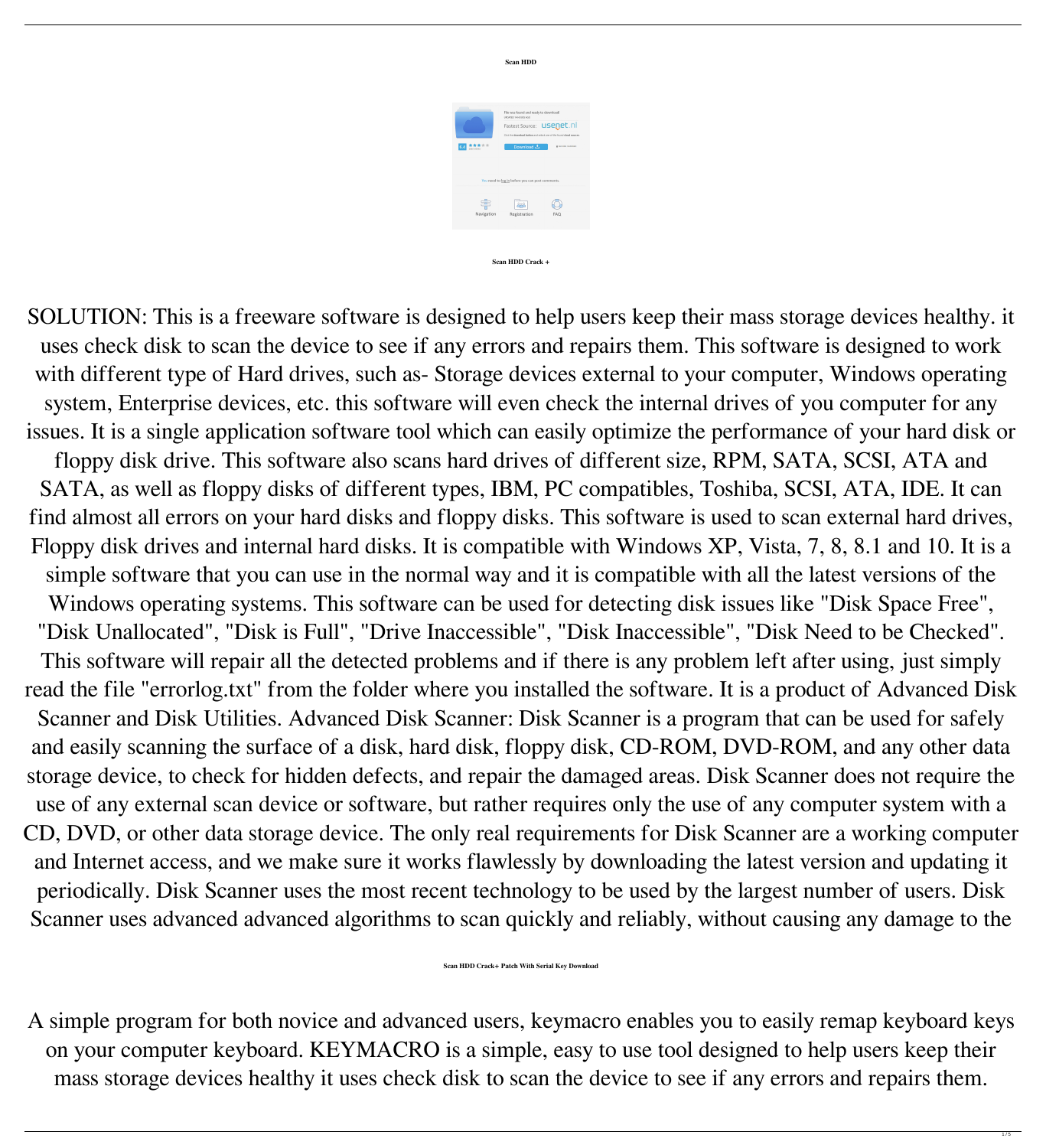KeepITupMac is an utility that will periodically scan and monitor your internal drives and replace bad sectors. The program will check every day and scan any mounted drives. The program will not run unattended and will require that you provide input as to what should be done when. KeepITupMac monitors your internal drive for bad sectors and replaces them as the user deems appropriate (in general, large files are rewritten or moved to a different drive). If a bad sector is detected, the user is presented with the option to replace the sector with an error free copy of the data or to skip the sector. The user is presented with a list of sectors that need replacement. If a bad sector is found on a partition, the partition will be reformatted if necessary. BOSHD uses the following features: - Chkdsk/CheckDisk - KillDisk - Dump/Encrypted Volume - Media Information - Burn CDs/DVDs - Partition Optimizer BOSHD is an incredibly simple, simple utility designed to help users keep their mass storage devices healthy it uses check disk to scan the device to see if any errors and repairs them. BOSHD uses the following features: - Chkdsk/CheckDisk - KillDisk - Dump/Encrypted Volume - Media Information - Burn CDs/DVDs - Partition Optimizer Do-it-Easy is a simple utility designed to help users keep their mass storage devices healthy it uses check disk to scan the device to see if any errors and repairs them. Do-it-Easy uses the following features: - Chkdsk/CheckDisk - KillDisk - Dump/Encrypted Volume - Media Information - Burn CDs/DVDs - Partition Optimizer The file manager Norton Commander 4.17 is an advanced file manager program with many useful features and powerful commands. It provides an interface similar to DOS and Windows Explorer. To simplify the usage of the program and to save the user's time, it is equipped with a friendly interface. The list of supported commands: - list all files 77a5ca646e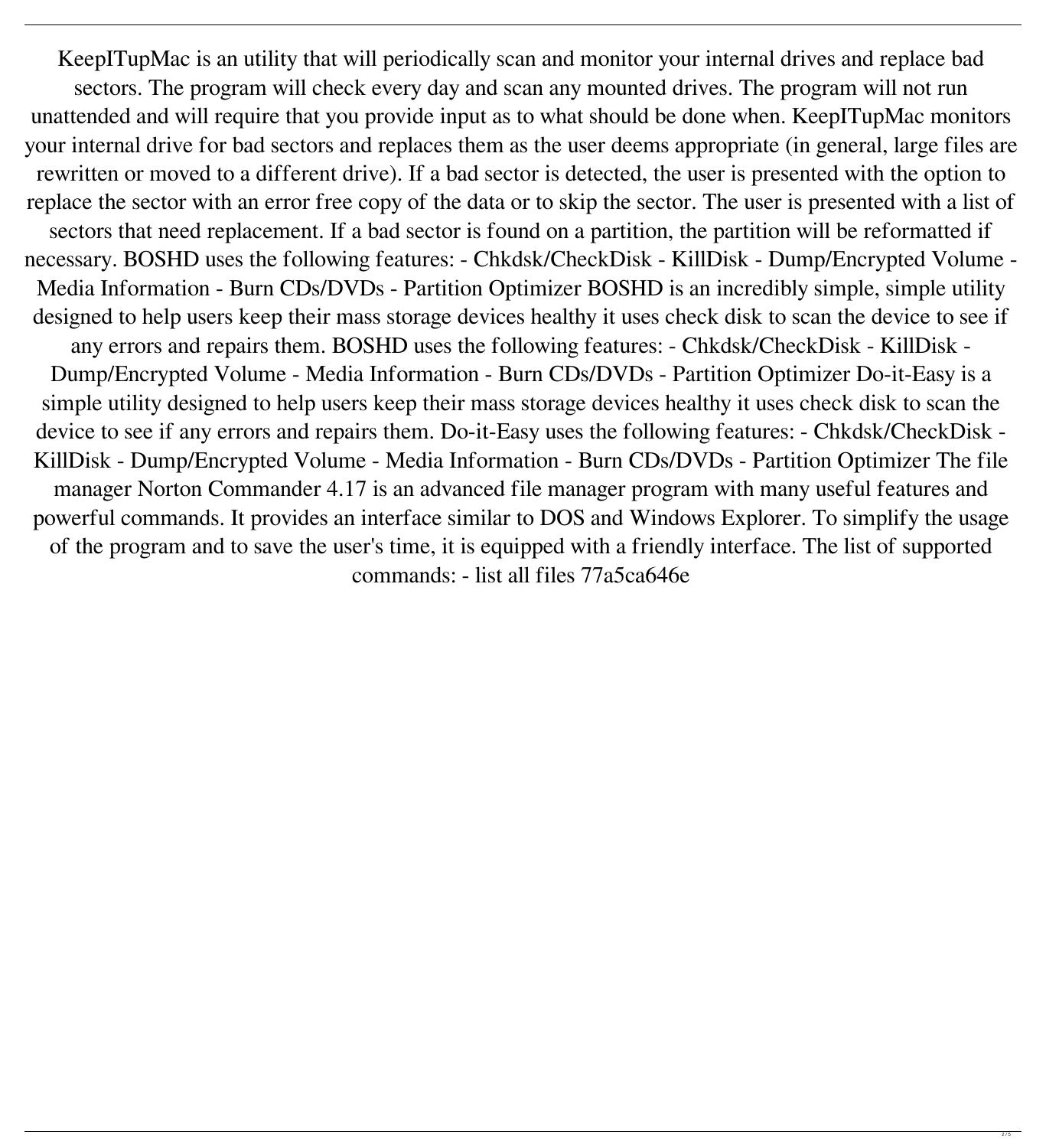check disk is an extremely simple tool. It scans your hard drives and other mass storage devices for errors and attempts to repair them. There are multiple other solutions, but I find this one the simplest. To prove Theorem 2, note that in the special case when  $X=\R^n$ n\$, we can write  $V(X)$ \$ as \$|X|\$, and then the expression in Theorem 2 is the same as the expression obtained in Theorem 1. For general \$\Q\$-vector spaces \$X\$ and \$Y\$, take the diagonal algebraic torus  $T:=(\C^*')^n\$ ,  $\infty$ ,  $\mathcal{S}$ n=\dim X\cdot\dim Y\$, and let \$T\$ act on \$X\times Y\$ via the action on the first coordinate. We have  $V(X\times Y)$ =T\times V(X)\times V(Y)\$. From Theorem 1, we conclude \$\$|V(X\times Y)|=|V(X)|\cdot|V(Y)|\cdot \frac{|T|}{|T\cap T'|},\$\$ and then  $\$\begin{array}{c}\end{array}$  {aligned}  $|V(X\times Y)| \&= |V(X)|\cdot \text{dot}(V(Y)|\cdot \text{dot} \cdot \text{left}(\text{frac}[T]\cdot \text{frac}[T]\cdot \text{exp}\cdot \text{dof} \cdot \text{log}(T)\cdot \text{dof} \cdot \text{log}(T)\cdot \text{log}(T)\cdot \text{exp}\cdot \text{log}(T)\cdot \text{log}(T)\cdot \text{log}(T)\cdot \text{log}(T)\cdot \text{log}(T)\cdot \text{log}(T)\cdot \text{log}(T)\cdot \text{log}(T)\cdot \text{log}(T)\cdot \text{log}(T$ T'|}\right)^{1+\delta} \\ &=\left(\frac{|V(X)|}{|V(X)\cap\pi\_X^{

 $-1$ }(e\_X)|}\right)^{1+\delta}\cdot\left(\frac{|V(Y)|}{|V(Y)\cap\pi\_Y^{ -1}(e\_Y)|}\right)^{1+\delta} \\  $\&=\left\{\left|\left|\left(\frac{V(X)}{\left|\right|}\right)\right|,\left|\left(\frac{V(X)}{\left|\right|}\right)\right|\right\}\right\}$ 

 $-1$ }(e\_X)|}\right)^{1+\delta}\cdot\left(\frac{|V(Y)|}{|V(Y)\cap\pi\_Y^{

-1}(e\_Y)|}\right)^{1+\delta},\end{aligned}\$\$ as required. [\*\*Acknowledgements.\*\*]{} We would like to thank the referee for helpful comments. [99]{}

scan HDDs using the drive check utility 1: use with a usb drive 2: auto detect all drive as a HDD. There are many reasons why you may want to replace your old hard drive with a new one. How often do you need to replace the hard drive in your computer and why? For many, it is a regular occurrence, since it is not unheard of for hard drives to develop a fatal defect or become corrupted after years of service. Therefore, knowing how to replace a hard drive is important to stay in touch with your computer. The process of replacing your hard drive may seem daunting, but it is actually quite easy. There are many reasons why you may want to replace your old hard drive with a new one. How often do you need to replace the hard drive in your computer and why? For many, it is a regular occurrence, since it is not unheard of for hard drives to develop a fatal defect or become corrupted after years of service. Therefore, knowing how to replace a hard drive is important to stay in touch with your computer.#ifndef \_SYS\_UTSNAME\_H #define \_SYS\_UTSNAME\_H  $\frac{7*}{*}$  Copyright (c) 1991, 1993  $*$  The Regents of the University of California. All rights reserved.  $*$ Redistribution and use in source and binary forms, with or without \* modification, are permitted provided that the following conditions  $*$  are met:  $*$  1. Redistributions of source code must retain the above copyright  $*$ notice, this list of conditions and the following disclaimer.  $*$  2. Redistributions in binary form must reproduce the above copyright \* notice, this list of conditions and the following disclaimer in the \* documentation and/or other materials provided with the distribution. \* 3. All advertising materials

# mentioning features or use of this software \* must display the following acknowledgement: \* This product includes software developed by the University of \* California, Berkeley and its contributors. \* 4. Neither the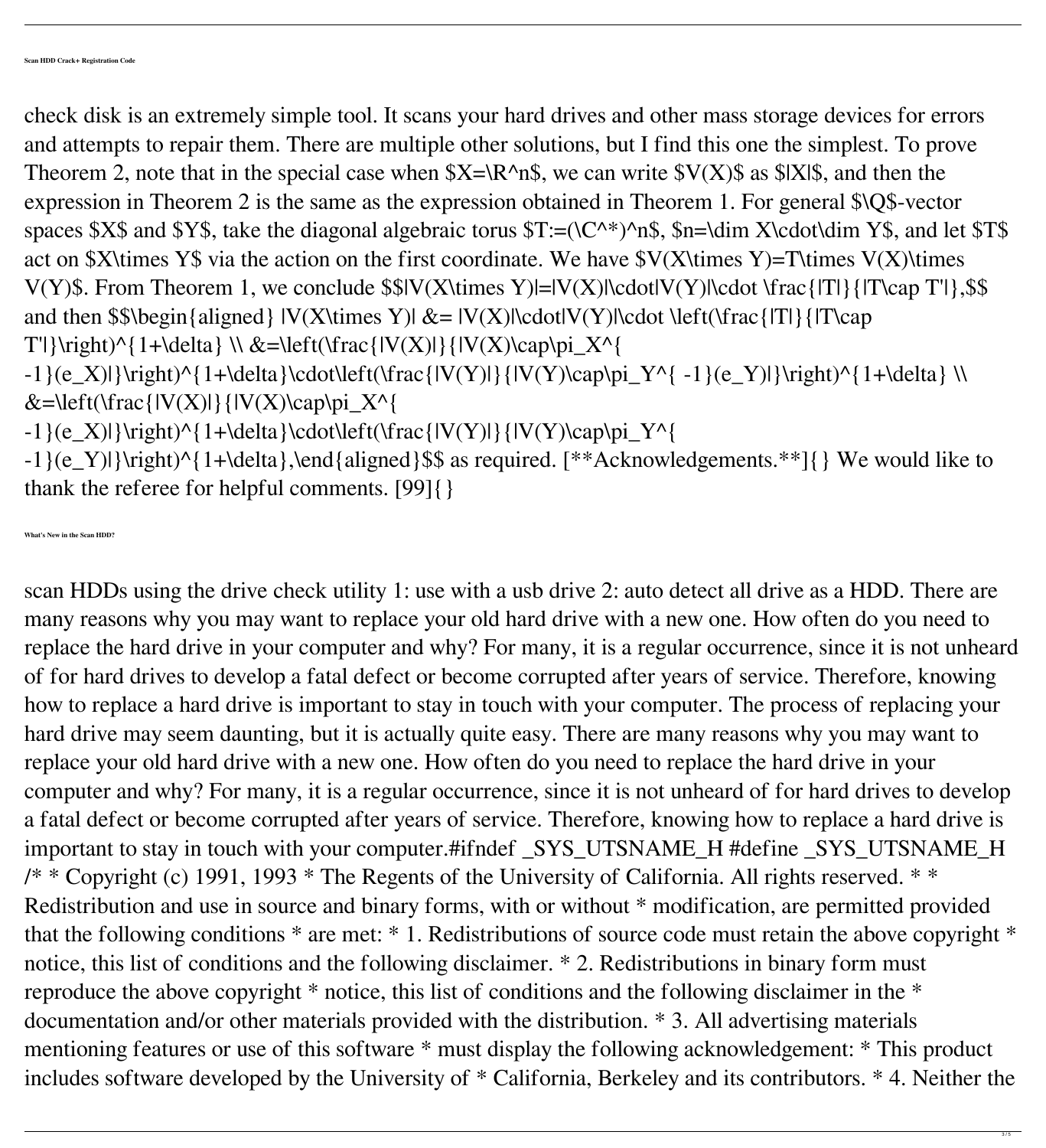name of the University nor the names of its contributors  $*$  may be used to endorse or promote products derived from this software \* without specific prior written permission. \* \* THIS SOFTWARE IS PROVIDED BY THE REGENTS AND CONTRIBUTORS ``AS IS'' AND \* ANY EXPRESS OR IMPLIED WARRANTIES, INCLUDING, BUT NOT LIMITED TO, THE \* IMPLIED WARRANTIES OF MERCHANTABILITY AND FITNESS FOR A PARTICULAR PURPOSE \* ARE DISCLAIMED. IN NO EVENT SHALL THE REGENTS OR CONTRIBUTORS BE LIABLE \* FOR ANY DIRECT, INDIRECT, INCIDENTAL, SPECIAL, EXEMPLARY, OR CONSEQUENTIAL \* DAMAGES (

4 / 5